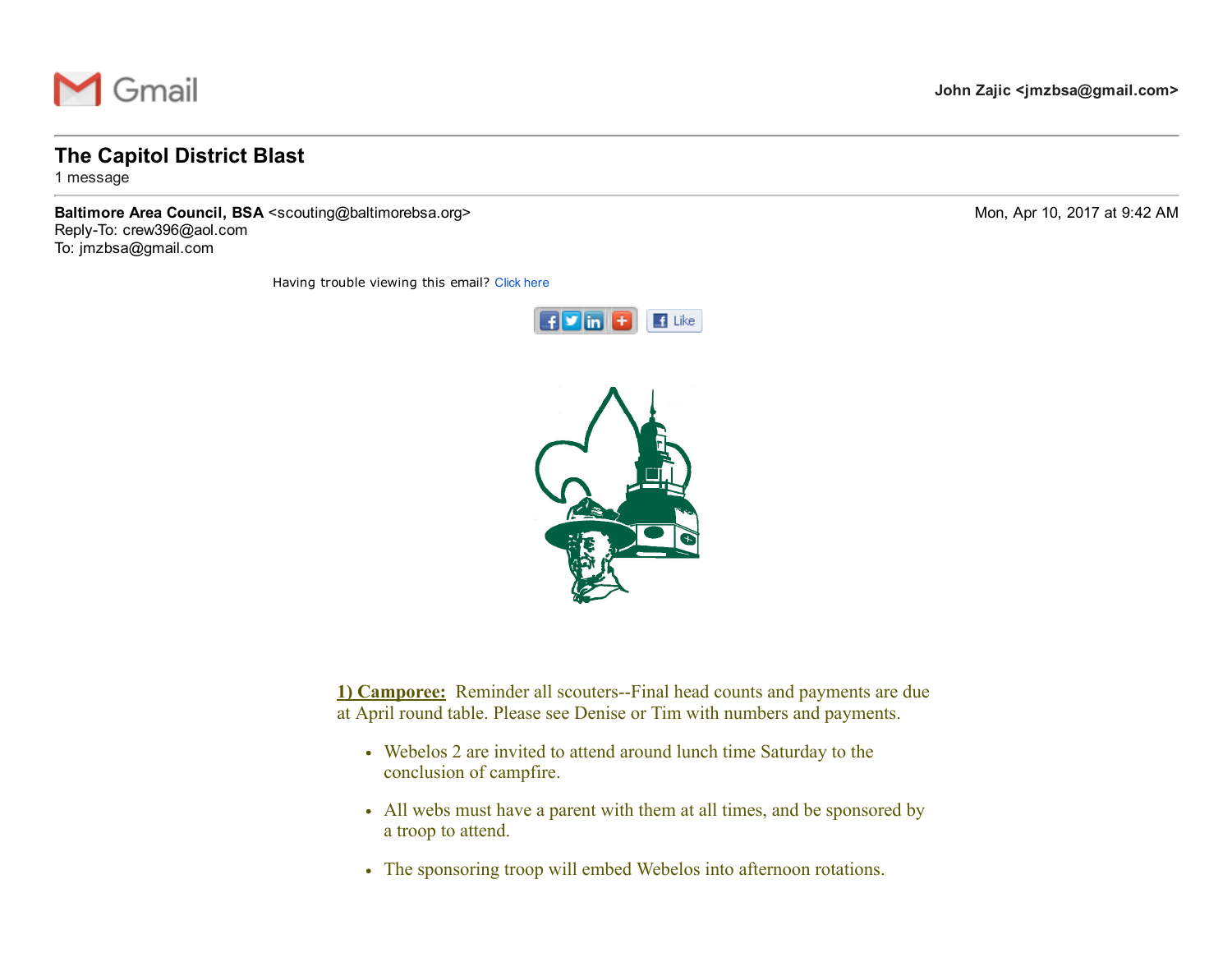Webelos leadership to coordinate arrival, meals, and logistics with sponsoring troop. Sponsoring troop is responsible for accountability.

2) Life to Eagle Seminar: The next Life to Eagle seminar will be held on Thursday, April 13, starting at 7:30 PM at Riva Trace Baptist Church. Scouts who have earned the Life rank and their parents are encouraged to attend, so that they are better prepared for their work on the Eagle rank.

3) Broad Creek Task Force: Please join us on April 22nd, 2017 for our next Broad Creek Task Force update meeting. We will start with a brief update on where we stand as of now, then opening up for questions and input from those in attendance.

Check-in at the Rosenberg Welcome Center in Camp Saffran - 1929 Susquehanna Hall Road, Whiteford, MD 21160. Our schedule will be: 10:00 am 11:30 pm Tours of Camp Saffran  $11:30$  am  $-12:30$  pm Brief Lunch (for those who sign-up online) 12:30 pm 2:00 pm Task Force Meeting in Nentico Pavilion What do we need you to do? Sign-up online at [broadcreekbsa.org/taskforce](http://broadcreekbsa.org/taskforce) and come visit on April 22nd. If you are not able to attend, please send any

questions and/or input to [dksiazek@baltimorebsa.org](mailto:dksiazek@baltimorebsa.org).

4) No More Tour Plans: Tour Plans are no longer required, but you still have to follow all the safety requirements the Tour Plans used to guide you through. Basically, BSA decided Scoutmasters were smart people who can do that and this was just an un-needed administrative burden. Please read through the frequently asked questions on this topic at:

[http://www.scouting.org/scoutsource/HealthandSafety/TourPlanFAQ.aspx](http://r20.rs6.net/tn.jsp?f=001dIYJE4J-BAS2QTo4KfEB98VI_WNNvTgHTPYTFIG0eX9hBKsFnvDMPdvOfRpEHih3Cc_0ExLt3VoFF-PEPoarpV10rgpPATYmZGR226ZLxU8SRViAdIgzUU6gzX4xYzSJp6KUQ3KO0WXYFZuXW1issDIFas9eGLNQoCPWJN5AAkhLyCHmsovY5m36Caq1uuli8B5Hrrtvh-wnjb9uXGA_wHMi6U5v4lre2wfJfJ10H4A=&c=irhus5wyrZi4nF__tvDXr8Oc3F9ottEDtQrsdsLpJmQi3DzCKqS6ug==&ch=4D3ZDcZgBl3Ms6b2CoM7WgPIcE1lCAsUXPpIuKa14vqiqZMzIAIZ-w==) I

## 5) Sailing Opportunity with Annapolis Navy Sailing Association (ANSA): ANSA

is considering offering sailing opportunities for Scouts in the Annapolis Area. Interested Scoutmasters or Crew Advisors should contact ANSA directly, realizing this is in the planning phase right now. Assume small groups of Scouts/Venturers of high adventure age (13 and older) with adult leaders could be accommodated. Contact ANSA Board Member Colonel, Arnie Porter, USAF, (Ret.) [arnieandco@cox.net](mailto:arnieandco@cox.net) if interested.

## Yours in Scouting,